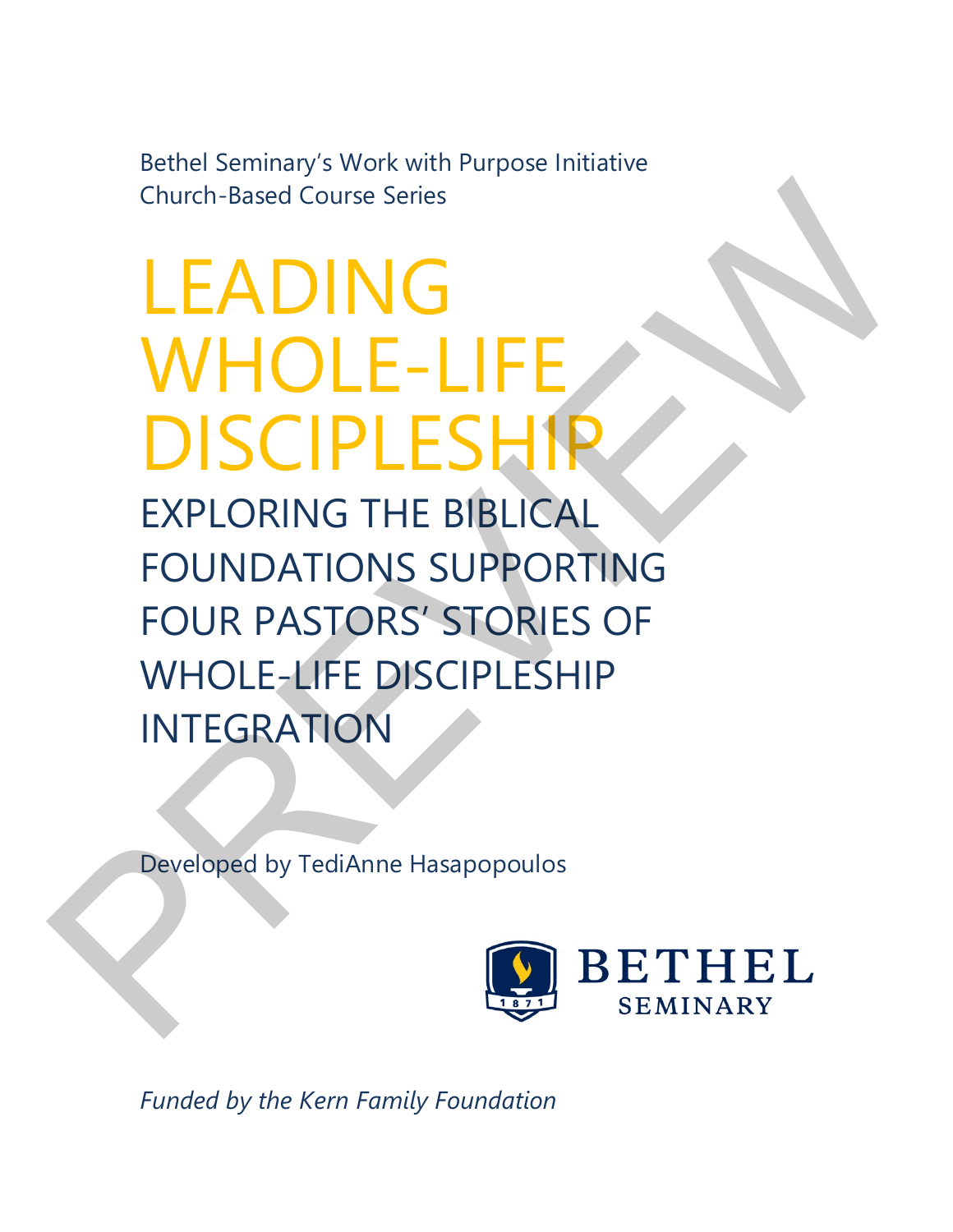Bethel Seminary's Work with Purpose Initiative

Church-Based Course Series

# **Leading Whole-Life Discipleship**

Exploring the Biblical Foundations Supporting Four Pastors' Stories of Whole-Life Discipleship Integration Church-Based Course Series<br>
Leading Whole-Life Discipleship<br>
Exploring the Biblical Foundations<br>
Supporting Four Pastors' Stories of<br>
Whole-Life Discipleship Integration<br>
Developed by TediAnne Hasapopoulos<br>
Rethel Seminary

Developed by TediAnne Hasapopoulos

Bethel Seminary's Work with Purpose Initiative 3949 Bethel Drive St. Paul, MN 55112

https://www.bethel.edu/seminary/about/initiatives/work-with-purpose/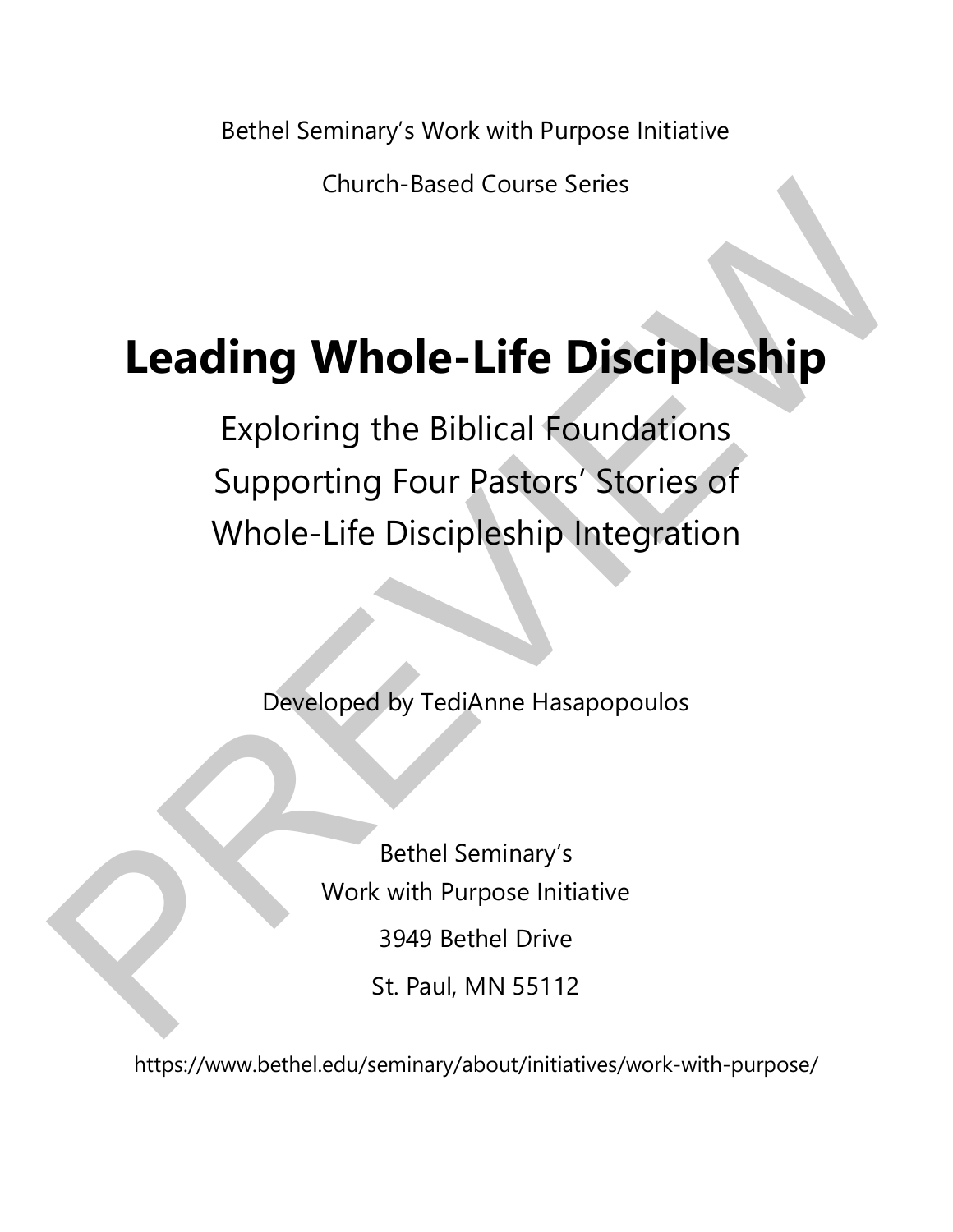Copyright © 2018

All rights reserved. You are permitted to reproduce and distribute this course in physical form, in its entirety and in unaltered form, as long as you do not charge a fee. For posting online, please use only unaltered excerpts (not the content in its entirety) and provide a hyperlink back to the Work with Purpose Initiative website noted below. Exceptions to the above must be approved by Bethel Seminary's Work with Purpose Initiative. Copyright © 2018<br>
All rights reserved. You are permitted to reproduce and distribute this consering hysical<br>
form, inis entirety and in unaltered form, as long as you do not charge a fee. For positing<br>
online, please use o

Printed in the United States of America

Work with Purpose Initiative Bethel Seminary 3949 Bethel Drive St. Paul, MN 55112

https://www.bethel.edu/seminary/about/initiatives/work-with-purpose/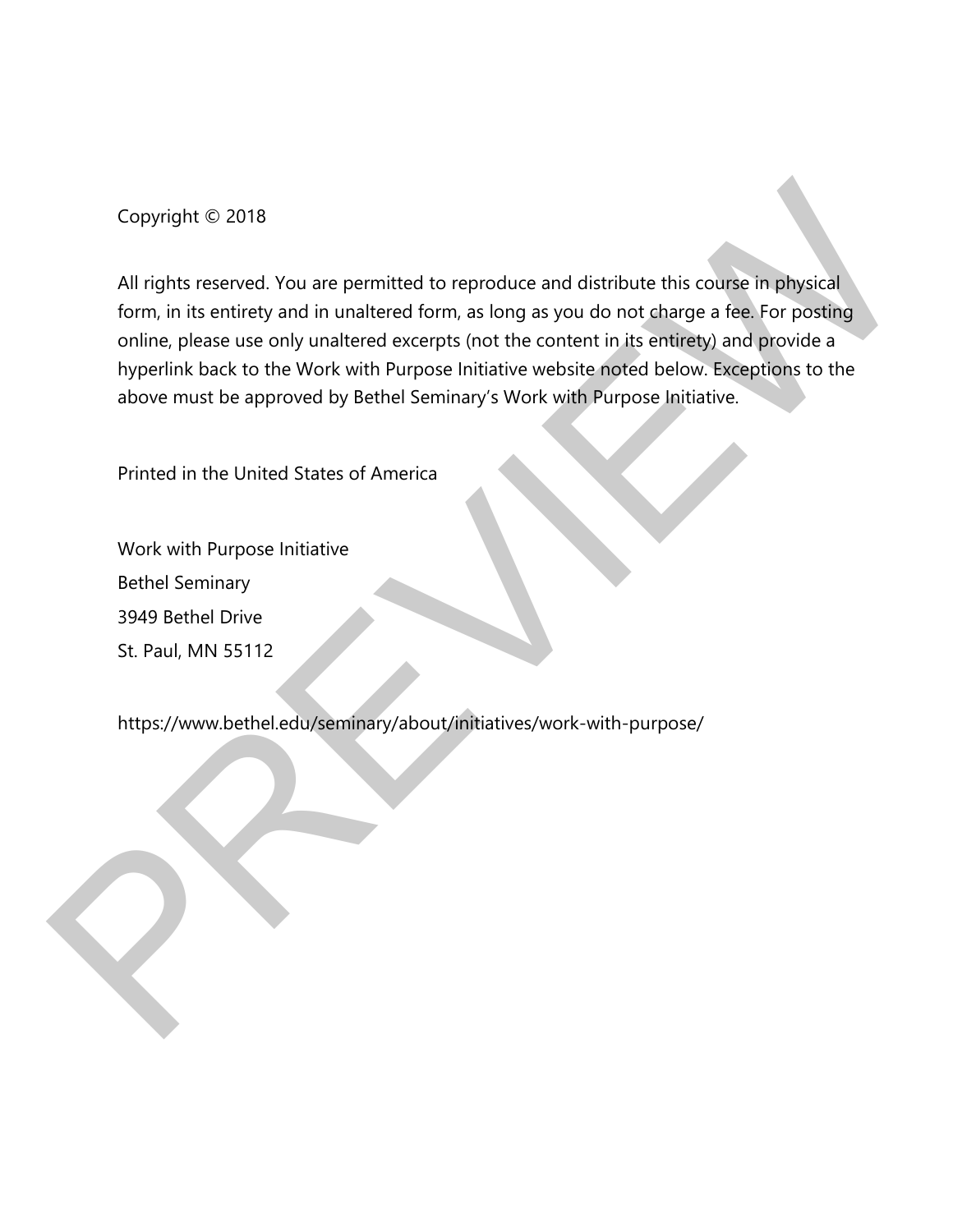# **Table of Contents**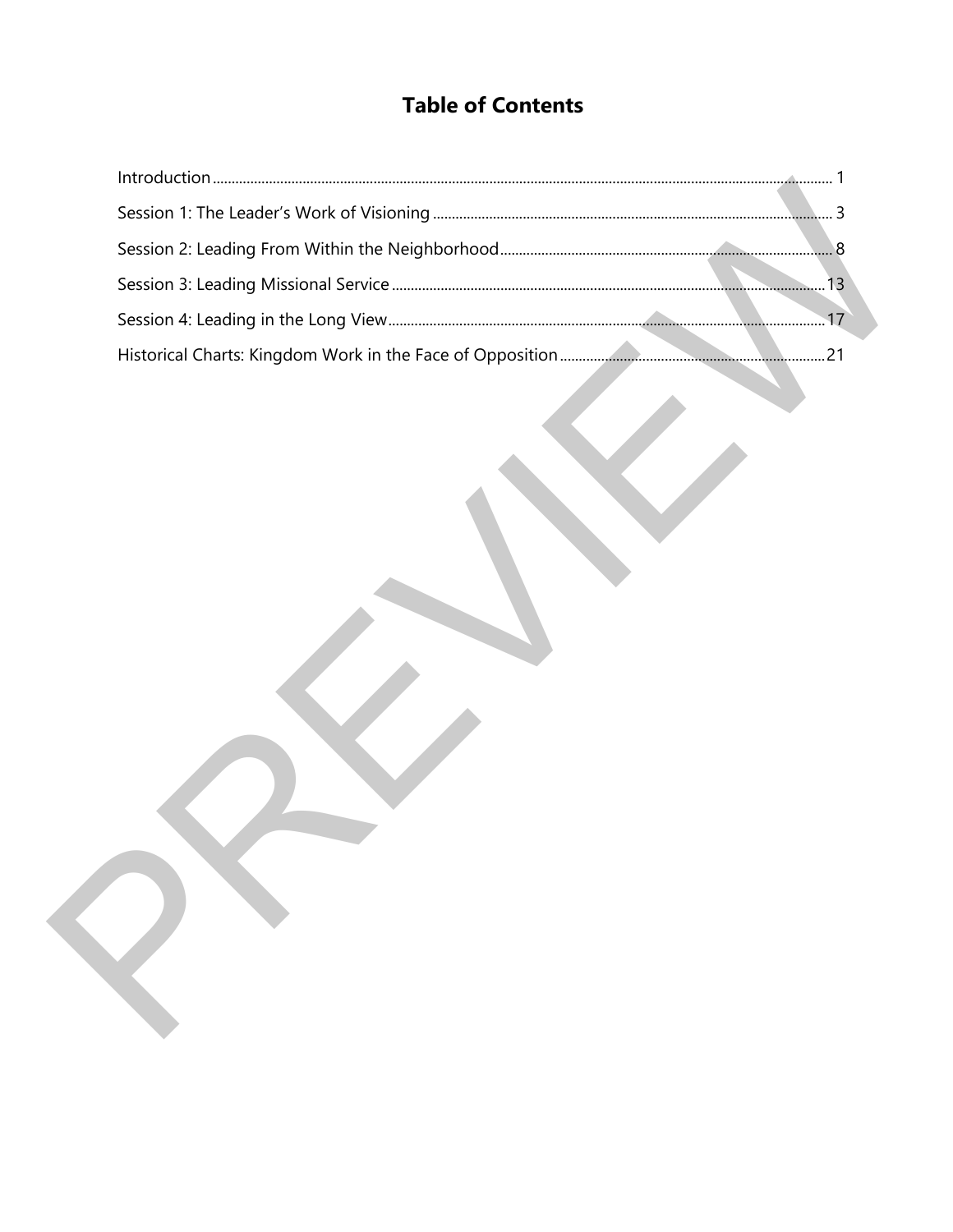#### **Introduction**

Across the United States there is a movement afoot. Pastors and church leaders are hearing about and seeing the impact of reconsidering how we equip and encourage people to be disciples of Jesus. This movement is smashing through a false sacred/secular divide that has arisen in our culture. Recognizing that Jesus' sovereignty has no boundaries, there are no secular spaces or circumstances. All things are under His divine control regardless if people or systems accept that reality. This is the basis for going deeper in our understanding of what is often called *whole-life discipleship*. We are calling for all believers to envision and go about their daily endeavors with Kingdom purposes in mind. the impact of economic strength to be economic probability that impact a probability that impact a properties a strength of the original probability and the strength of the original probability that in the content of the s

As we embrace the reality that all of our lives are "unto Christ" and go about our daily lives seeking his purposes (Col. 2:18), we are doing "faith and work integration", keeping in mind that work here means any, and all good endeavors. When we use our resources of time, talent, skills, and monetary assets to his glory, we are also seeking faith and economic integration. Often when you hear people discuss whole-life discipleship, you will also hear them speak of **faith/work/economic or FWE** (pronounced Faith/Work/Economics).

Bethel Seminary's Work with Purpose Initiative has been engaging Christian leaders to encourage and equip the Church to effectively engage in all kinds of work. We have worked closely with many pastors in the Twin Cities region. We've asked four of those pastors to share their stories about how they have become better informed and equipped to lead their congregations to more effectively engage congregational activities toward stronger faith/work/economic integration.

This four session Bible study is based on the stories of pastors who have been on journeys deepening their biblical and theological understanding of whole-life discipleship. Each pastor shares how he or she developed understanding and engaged others. With their leadership teams, they brought whole-life discipleship and faith/work/economic thinking and actions into the life of their congregations.

The studies have been written by pastors, for pastors and congregational leaders. Each session begins with a pastor's story. This story is followed with a short Bible study, discussion and commentary allowing Scripture to illuminate biblical principles being reflected in that story. Each session ends with probing questions regarding the application of these principles to the life and leadership of our local congregations.

The series is designed to create robust discussion among local church pastors and leadership teams as they seek to deepen the discipleship and impact of those they lead.

Each study can be conducted in a 45 minute time frame. This series can be easily used in leader workshop/retreat settings. A half day setting could use two of the four sessions to begin the learning regarding leadership in whole-life discipleship and FWE. An all-day setting could use all four sessions, with visioning, discussion of implications, and planning being conducted between the sessions.

We at Bethel Seminary's Work with Purpose Initiative are dedicated to equipping and encouraging you in your leadership of the local church that is so dear to Jesus. May this series help you envision and engage discipleship that honors Jesus with all one's heart, soul, mind and strength in the good endeavors of everyday life. Amen.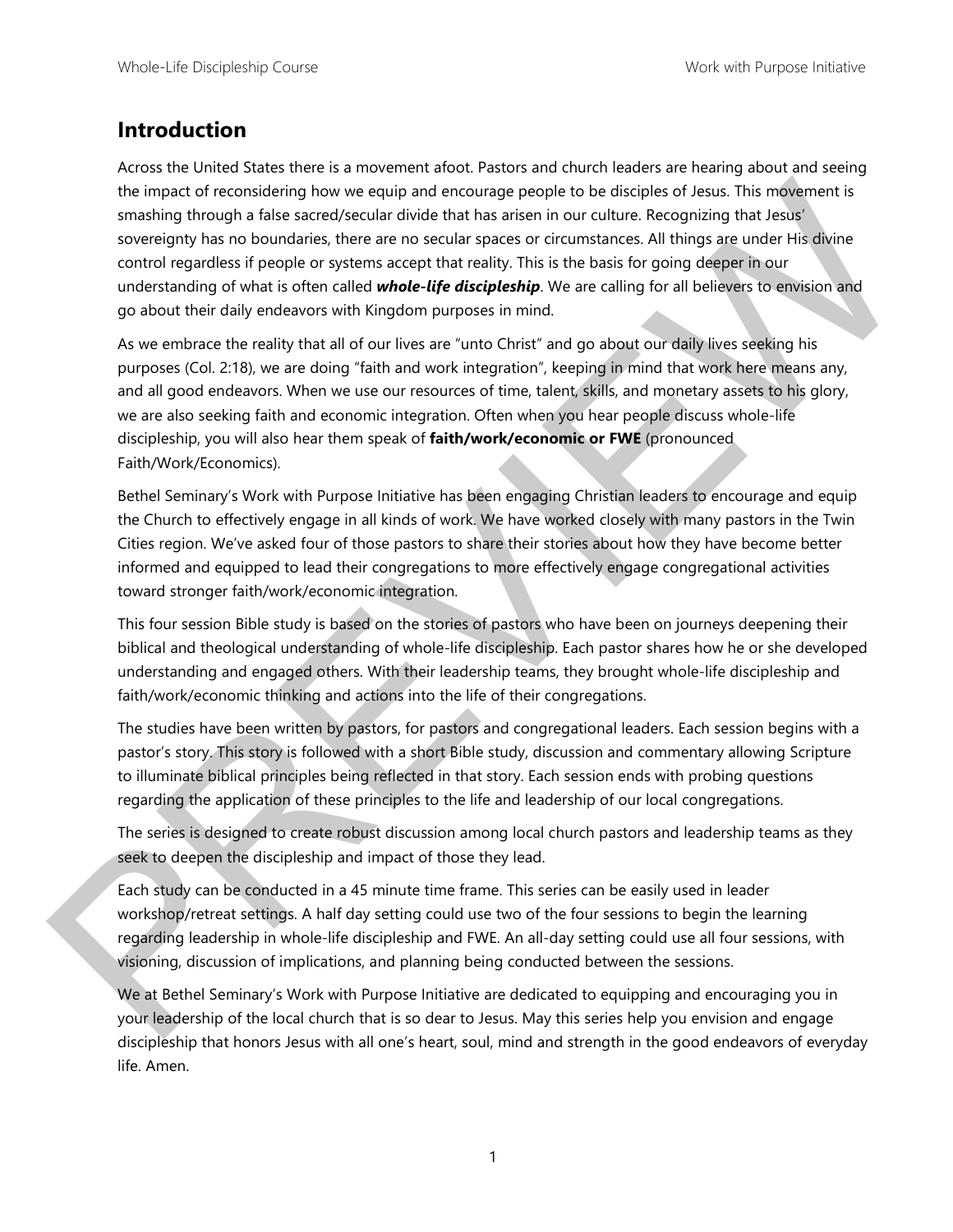# **Course Sessions**

| Session 1: The Leader's Work of Visioning with<br>Pastor Robert Olszewski       | Session 3: Missional Service Reimagined with<br>Pastor Lisa Welter |  |
|---------------------------------------------------------------------------------|--------------------------------------------------------------------|--|
| Session 2: Leading from within the Neighborhood<br>with Pastor Aaron Brockmeier | Session 4: Taking the Long View with<br>Pastor Kirk Knudsen        |  |
|                                                                                 |                                                                    |  |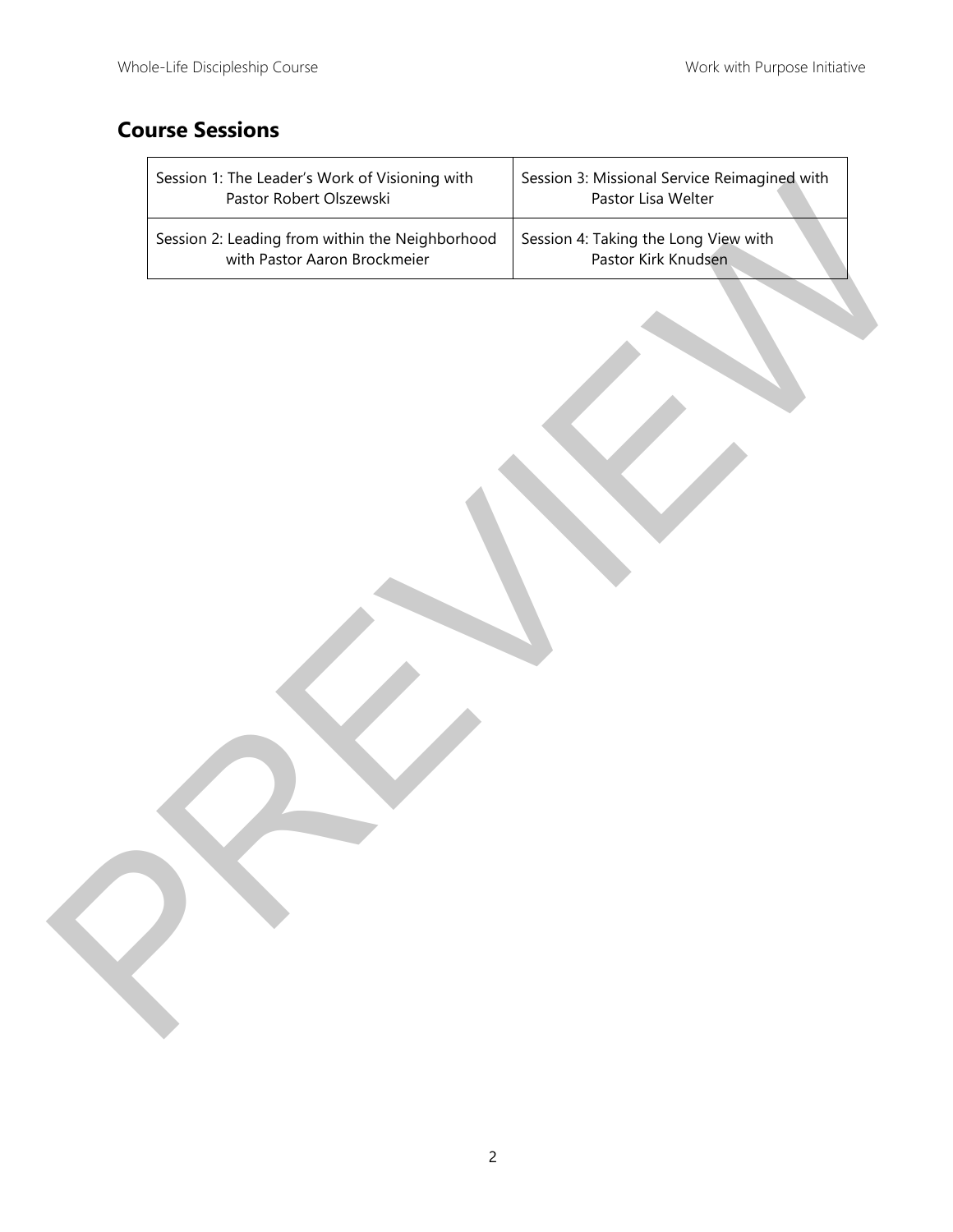### **Session 1: The Leader's Work of Visioning**

Every movement of God has a beginning. Sometimes God begins by giving vision to a leader. That leader is encouraged by the Holy Spirit to "see" a potentiality in new ways of advancing the Kingdom of God. But vision is not enough. Every leader must gather a coalition of people who will bring a vision to fruition. The leader must cast the vision, clarify the vision and then devise the first simple step toward moving forward in that vision.

In Pastor Robert's story, you will hear about an associate pastor, fairly new to his congregation and community, who catches a vision for the potential of deeper discipleship when people understand the Kingdom value of our everyday endeavors.



*Pastor Robert Olszewski, Family Life pastor for CrossWinds Community Church, began his partnership with Bethel Seminary's Work with Purpose Initiative in 2014. He attended events co-sponsored with the Made to Flourish Pastors network. There he made connections with new concepts that present faith/work/economics integration through whole-life discipleship. And he connected with people who were also seeking to honor God by fostering whole-life discipleship in their personal life and in their*  leadership of others. Robert joined the Made to Flourish Pastors Network and began a

*close relationship with Work with Purpose. He shared his new learning with CWCC's lead pastor, Tim Caspers, who immediately saw the value of the learning, connections and resources Robert was developing. CWCC became a partner church with Work with Purpose, becoming a site for piloting new courses on whole-life discipleship understanding, as well as launching a concerted, and well-designed long term plan for leading CWCC in deeper whole-life discipleship through preaching, teaching and action. CWCC also partnered with Work with Purpose's church ambassador/consultant to revise their articulation of vision, mission, and values and create a long term plan to strategically bring these to fruition within the congregation, the Stillwater community and most importantly, on the frontlines of each congregant's everyday life.*  efocusing day the Holy Spirit to See 2 a pointfully in here way of advancing the kinetic multiplate the station of Good But<br>the price procedure of the price of the station of the station of properties the station of Good H

*Here is Pastor Robert's story.* 

## **Advancing the Integration of Faith, Work and Economics at CrossWinds Community Church**

The process for integrating faith, work, and economics for the flourishing of all to the glory of God focused primarily on three key aspects. The first aspect was learning. The second aspect was relationships. The third aspect was implementing. Each step built into the next step and reinforced the previous step where applicable. Let's start by looking at the first step: learning.

**Learning** was throughout all of the steps. However the key to all learning started with reading and listening to experts & practitioners. Learning happened in two key ways. First was reading books like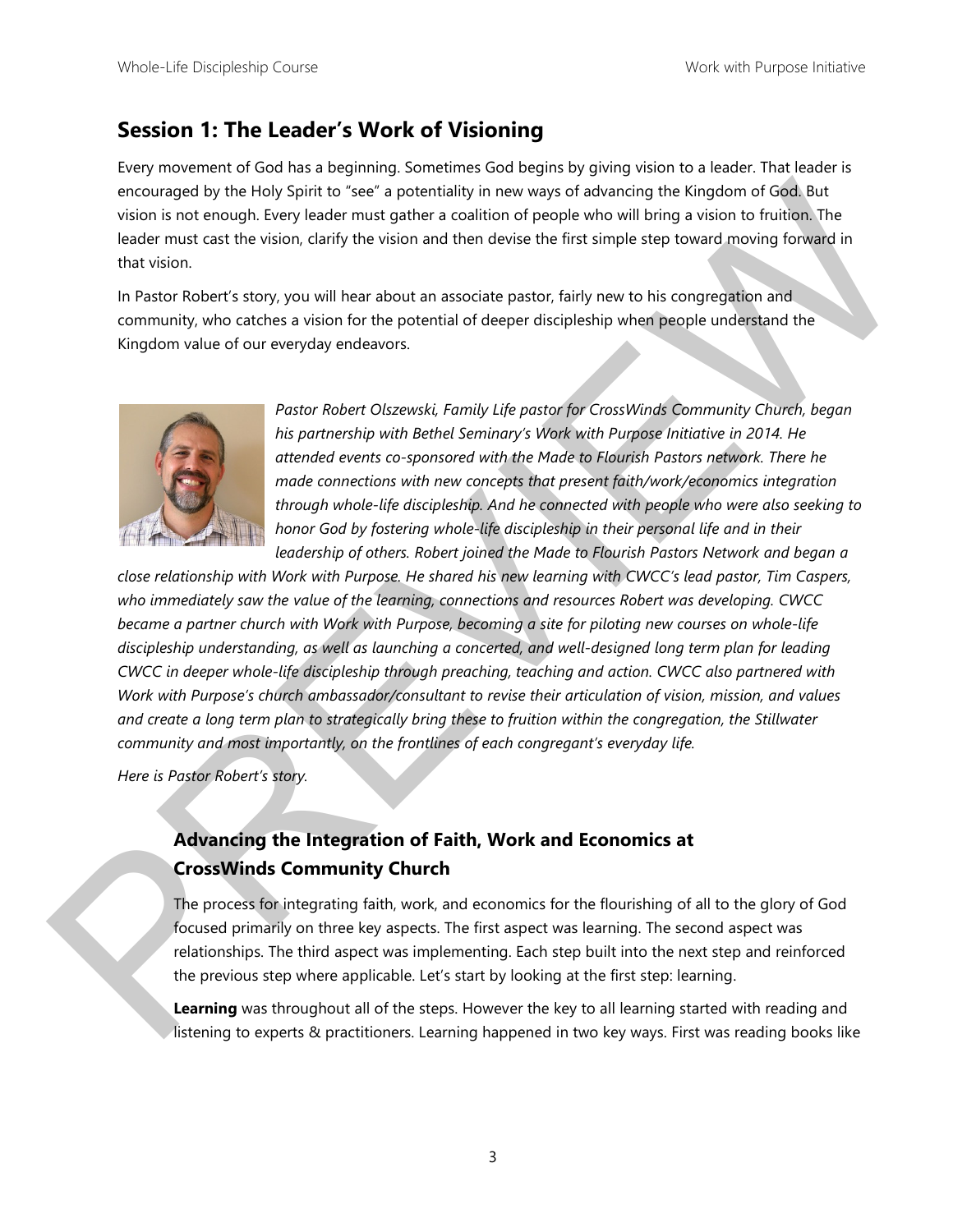.

*Every Good Endeavor, Vision of Vocation,* and *Kingdom Calling<sup>1</sup>* to name a few. The reading helped to form ideas and provoke changing mental models that I had regarding God's kingdom. In addition to the readings I valued the discussions I had with other pastors, thought leaders (Gary Black, Steven Garber, Tim Keller, Paul Williams, Brian Fikkert), and leaders within the local church. These times of processing together with others built into my thinking, roots that gradually grew deep and strong. Learning also entailed sharing what I thought and trying it out with those I was leading in the church. An example of this was the implementation of *For the Life of the World (FLOW)* with Evan Koons in our adult education hour at church. This began the process of sharing faith/work/economic (FWE) ideas and truths with a broader audience. It was refreshing and encouraging when they also took to this teaching. Their desire for more and need for talking it out was deeply encouraging.

**Relationships** were the second aspect that helped to mold me and develop my learning and implementation of FWE. The first group of people that I developed a relationship with was at the Faith & Work Boot Camp in the fall of 2014, offered by Work with Purpose, the Made to Flourish (MTF) network and other partners. Learning from Leith Anderson at our evening kick-off was my first personal connection to the FWE movement. Following the evening session I had many conversations with different pastors, academics, and practitioners. The one team that shared was a church in Cambridge, MN that talked about their journey in developing a Kern Family Foundation Church Building Grant project for a youth ministry project that integrated FWE.

 Through the MTF pastors network I continued to build relationships and connect ideas and thoughts with real world challenges. Some of these connections started at MTF pastor sponsored gatherings and at Acton University both in 2015 and 2016. Other relationships were developed through the Word with Purpose Initiative at Bethel Seminary. The various thought leaders that they hosted provided me with relationships that I would further connect with down the road. These new relationships deepened my learning and understanding for FWE.

**Implementation is the third** key aspect for helping me to integrate FWE into my leadership and the life of CWCC. After developing and implementing a learning program for our leadership at CrossWinds, we started on a process for changing CWCC. There were three distinct ways in which we implemented what we learned from our KBG. These ideas came out of the work done by the London Institute for Contemporary Christianity (LICC). In particular the booklet titled, *Leading a Whole-life Disciple-making Church* by Neil Hudson and Tracy Cotterell provided the framework from which we would implement FWE at CrossWinds. The first step was implementation of a process focused on recasting our vision, mission, and values. Work with Purpose deployed Pastor TediAnne Hasapopoulos to consult and facilitate discussion as we began to look at our current vision, mission, and values in order to align them with the FWE principles that we had been learning (see first aspect above). Gabet. The fields Paul Williams Brain Fident), and leases within the local countries and contents of the second with the second and the second and the second and the second and the second and the second and the second and

The second way we implemented FWE was through the teaching/preaching of whole-life discipleship. The recasted mission stated that we will, *"love God and represent Jesus with the whole of our lives by serving and loving others."* This focus has been integrated into all that we do at CWCC and

<sup>1</sup> Tim Keller and Kathrine Leary Alsdorf, *Every Good Endeavor;* Steven Garber, *Visions of Vocation;* Amy Sherman, *Kingdom Calling.*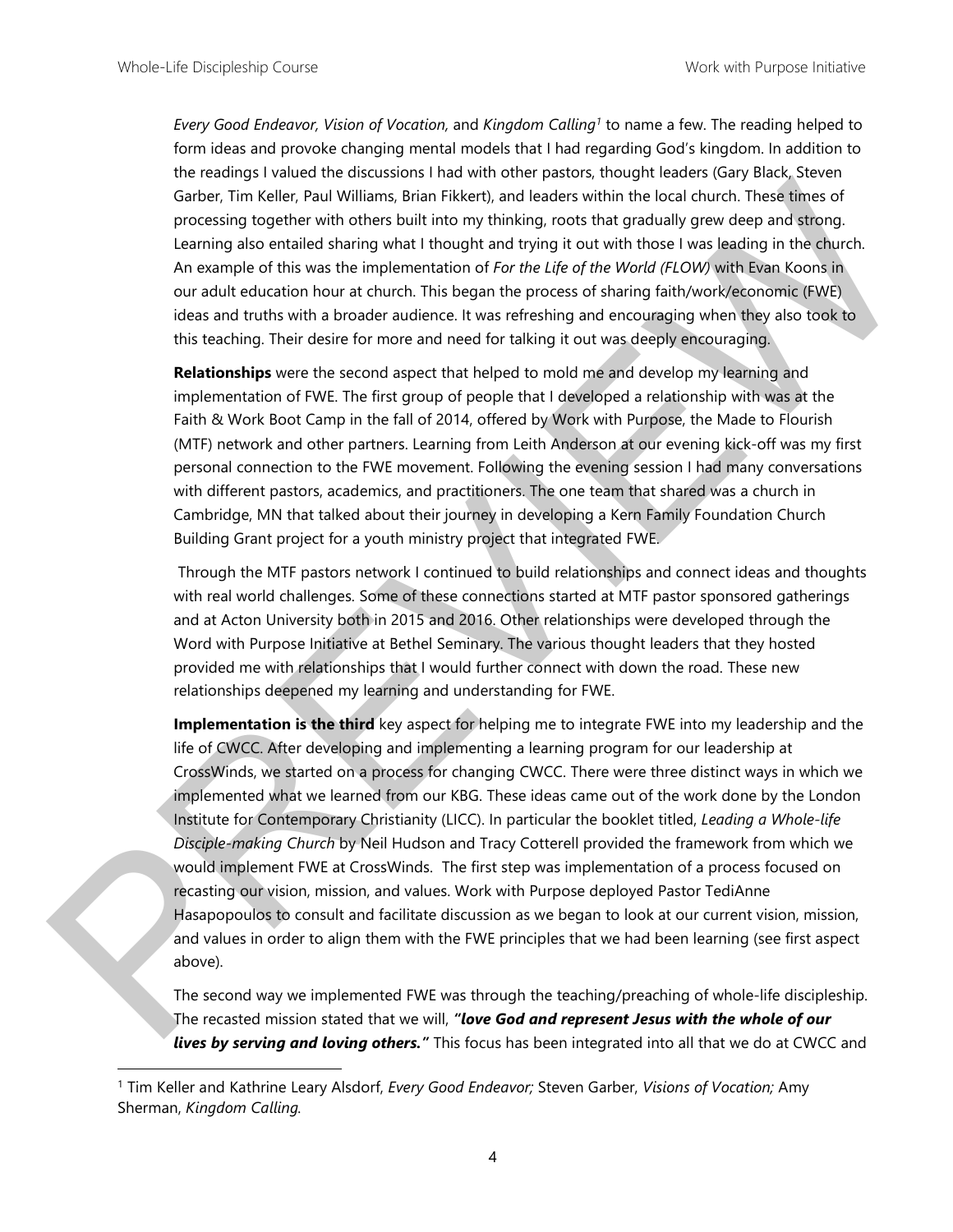we use this to help guide our focus as a church. The "whole of lives" is the thinking that we have learned from being a whole-life disciple that represents Jesus wherever we go.

The third and on-going way we have implemented FWE has was guided by a roadmap for our church and myself when thinking about how you implement FWE. The key is our focus has been on:

- 1. Recasting vision, mission, and values we always need to keep this out front so that people understand why we are doing what we are doing. This has been integrated into our worship service and planning for ministry.
- 2. Focus on the Frontline we seek to equip followers of Jesus Christ for wherever they are (home, work, community, leisure).
- 3. Pastor to People Care retooled our commitment is to build care that doesn't revolve solely around the pastors. This also has been our *When Helping Hurts<sup>2</sup>* strategy for all of our mission and care opportunities.
- 4. Grow leadership this is where we focus on developing leaders, recruiting/growing new leaders, and keeping the whole-life discipleship concept before us all the time.
- 5. Making One Degree shifts this helps us to understand that many changes happen incrementally and not all of a sudden. It is culture change done well.
- 6. Share Stories this aspect is where we use video, articles (Frontline Focus), and personal stories to help reinforce what we have been learning and implementing from FWE.

In summary learning, relationships, and implementation is how I have experienced and enjoyed FWE within my own life and life of a local church. The process is an ongoing one and we are learning everyday how to make more on-ramps for others to join in this movement. I thank God for all of the learning and relationships that God has given me to glorify Him. The thrid and an-genomy way have implemented? We have so guidel by a nondhost for another and mysel when this has no the mean through the studies that the studies the mean of values – we always need to keep this out forms

Robert Olszewski *Family Life Pastor CrossWinds Community Church* 

#### **Hearing from Scripture**

 $\overline{a}$ 

#### **Nehemiah: Vision Caster, Relationship Builder and Implementer**

The situation: The great Israelite Kingdom of David and Solomon had withered away to a mere remnant of survivors living in the demolished city of Jerusalem. The last hold-out of what was once the Twelve Tribes of Israel united under David and Solomon had been ransacked by conquering nations. While most of God's

<sup>2</sup> See Steve Corbett and Brian Fikkert, *When Helping Hurts.*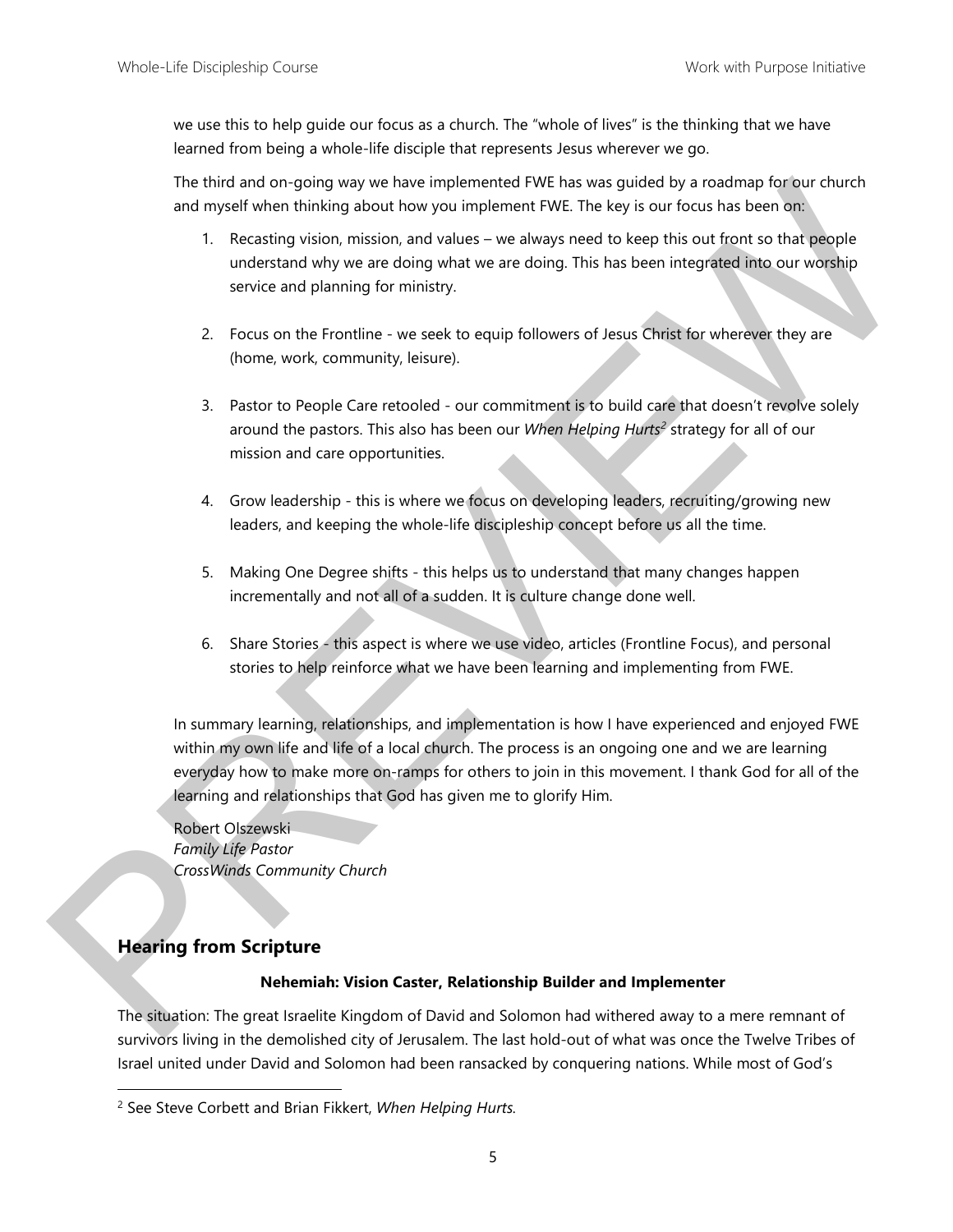people had been scattered, a contingent of people still lived in the tattered city of Jerusalem. The city needed rebuilding and God gave a vision for that rebuilding to a man who was somewhat of an outsider to the people of Jerusalem. Nehemiah was an Israelite living in far from the tatter city. He had become a trusted court servant to the Persian king who had sovereignty over Jerusalem and its people. Nehemiah led a privileged life. But word from Jerusalem unsettled him. The book of Nehemiah is his account of how God gave him a vision and purpose and empowered him to act on that vision.

#### **Read Nehemiah 1.**

**Discuss:** What do we learn about the situation in Jerusalem? What do we learn about Nehemiah as a person?

Nehemiah is clearly a trusted fellow brother of the people living in Judah. The men from Judah know that they can come to him and report the serious conditions in Jerusalem. From this short passage we learn a number of key aspects of leadership of God's people.

*Being attuned to God's will*. Notice that Nehemiah's first action is to sit down, weep and mourn for several days, all the while fasting and praying before the God in heaven (verse 4).

#### **Read verse 4-11 again.**

 $\overline{\phantom{a}}$ 

**Discuss**: What does Nehemiah's prayer tell us regarding his understanding of God and his relationship with God?

You likely noticed four aspects of this. Nehemiah acknowledges who God is and praises God's character. He calls God by name, Yahweh<sup>3</sup>, and declares that God makes and keeps covenant promises with his people. Next, Nehemiah confesses his personal sin and the corporate sins of his people. He comes clean before God who is keeping his covenant promises even as God's people fail. Nehemiah appeals to God's steadfast character demonstrated by the Lord's willingness to keep covenant with those who break covenant. Then he petitions the God of heaven. "Give your servant success today by granting him favor in the presence of this man (Neh. 1:11)." court server to the formula formula control in the book of the female in the studies of the state of the state of the state of the state of the state of the state of the state of the state of the state of the state of the

Notice that Nehemiah is aware of his personal potential to change the situation in Jerusalem. He also is aware of the risk involved. As he petitions "up the line", he might stir up disfavor with the Persian court and jeopardize his position, and possibly his personal safety. Nehemiah trust God to direct his steps, open proper channels and create in the Persian king, ears to hear Nehemiah's request.

<sup>3</sup> In most English translations of the Old Testament, the Hebrew word, *Yahweh* is substituted with the English word, LORD in all capital letters. This leads readers to miss the multiple times the Old Testament writers referred to God by his proper name, *Yahweh*. This was important in the pluralistic cultures of their times. Those inspired by the Holy Spirit to write the OT books wanted no confusion regarding who God is. He has only one name, Yahweh! When God came to earth being born as a human, the name he took was Yeshua (the Greek translation is Jesus), meaning, Yahweh saves!